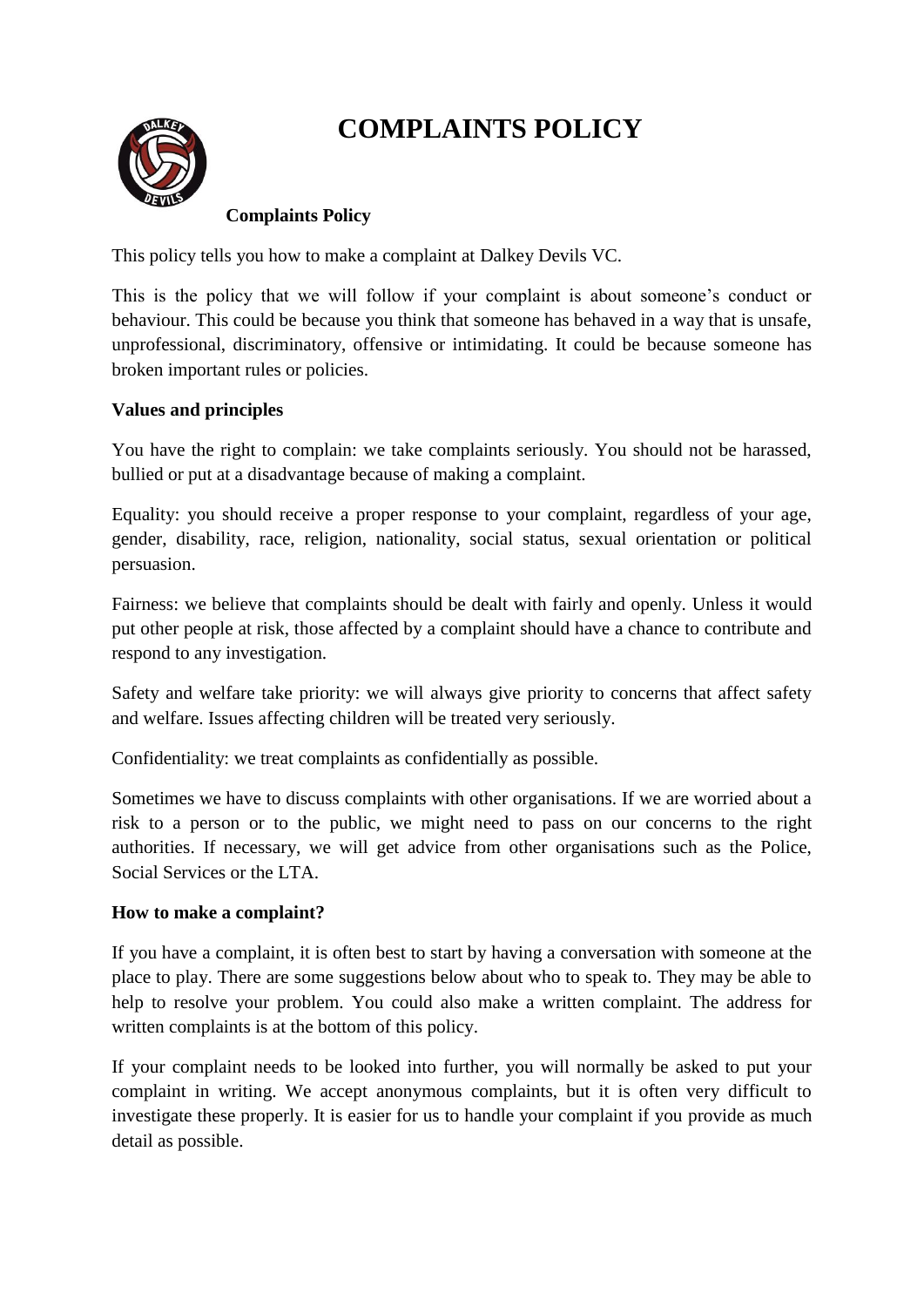#### **Who to contact to make a complaint?**

Complaints will usually be handled by our coaches or members of the board. Useful contact details have been included at the bottom of this policy.

- Management committee: you can speak to any of our officials/committee members
- Coaches: any of the coaches can also tell you how to make a complaint
- Child Protection Officer: if you are a child, or if you are worried about the safety or welfare of a child
- Anyone else involved at the place to play that you trust

The address for written complaints has been included at the bottom of this policy.

## **What will we do to investigate?**

We will give an initial response to your complaint within five working days. If the matter is urgent, we will respond more quickly. We will investigate your complaint fairly. This means that we will discuss the complaint with all of the relevant people. We will try to gather any information that may be relevant to handling your complaint.

Sometimes we will ask to show copies of information from the investigation to other people to allow them to respond. This is because we believe in fairness and openness. We will not share information if we think that this will endanger someone's safety or welfare.

## **How will I know what is happening?**

You will be given an update on the progress of your complaint every two weeks. If there are delays in handling your complaint for any reason, we will keep you informed. If your complaint leads to formal disciplinary action against someone, we will usually inform you about the outcome. We will not tell you the outcome if that person is a child, or if we believe that telling you would create a risk to other people. In this situation, we will still try to tell you about how you are affected by the action that we have taken.

## **What are the possible outcomes or results of my complaint?**

In many cases, we are able to resolve problems informally.

This might include:

- A change in arrangements for particular activities
- An explanation or apology
- An agreement to communicate or act differently in future
- If an informal resolution is not suitable, then a small committee of senior officials will look at the information about the case. We will try to make sure that this committee does not contain anyone directly involved with your complaint. They might decide to take the following action:
- $\triangleright$  Formal disciplinary action under the rules of the place to play
- $\triangleright$  Formal disciplinary action against a member of staff